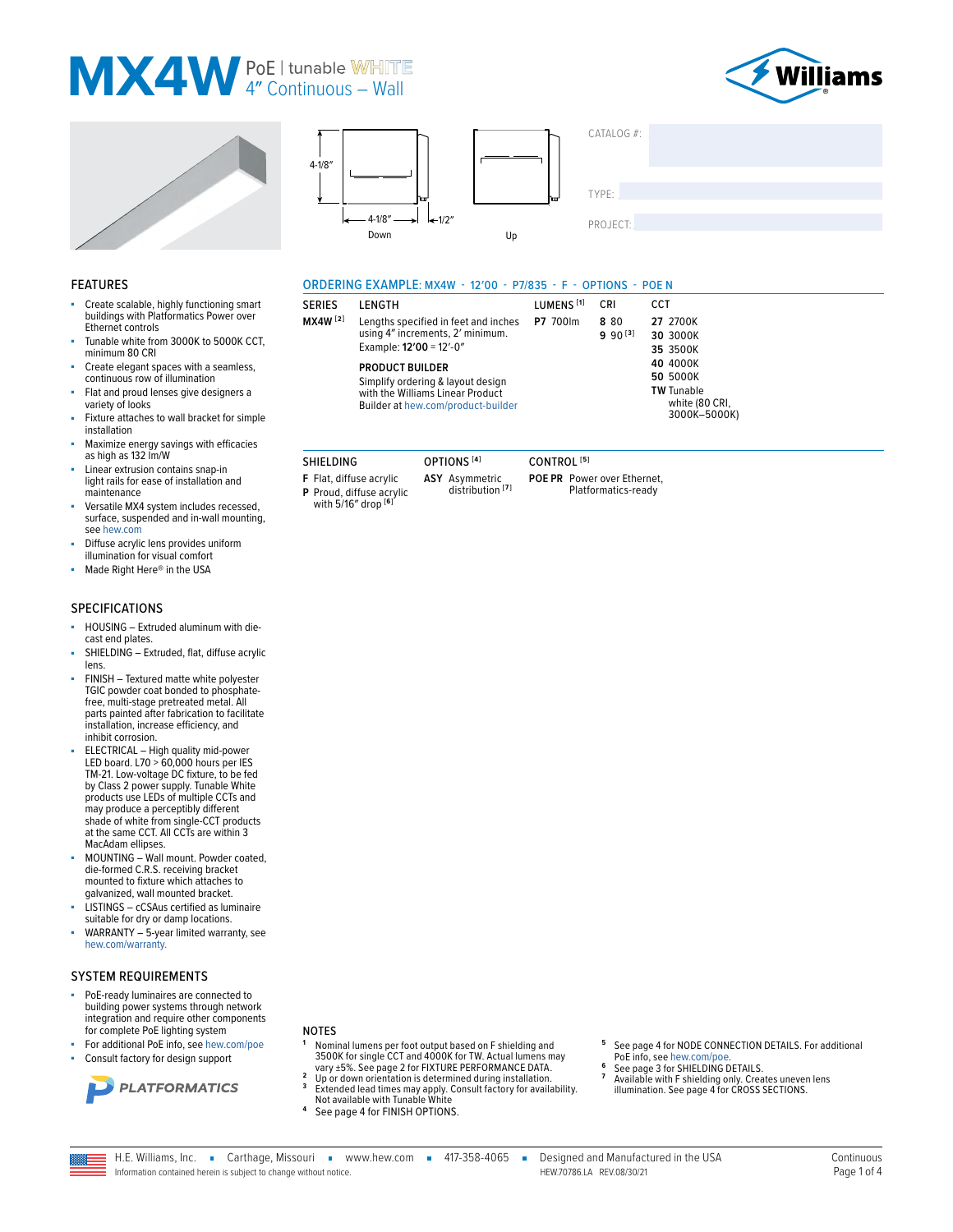# **MX4W** PoE | tunable WHITE

#### <span id="page-1-0"></span>FIXTURE PERFORMANCE DATA

| STANDARD - DOWNLIGHT (PER FOOT)                 |   | <b>TUNABLE</b> |  |                    |  |
|-------------------------------------------------|---|----------------|--|--------------------|--|
| DELIVERED LUMENS   WATTAGE   EFFICACY (Im/W)    |   |                |  | <b>DELIVERED I</b> |  |
| 707                                             | 6 | 121            |  | 703                |  |
| STANDARD - UPLIGHT (PER FOOT)<br><b>TUNABLE</b> |   |                |  |                    |  |

| TUNABLE WHITE - DOWNLIGHT (PER FOOT)       |  |     |  |  |  |
|--------------------------------------------|--|-----|--|--|--|
| DELIVERED LUMENS WATTAGE   EFFICACY (Im/W) |  |     |  |  |  |
| 703                                        |  | 128 |  |  |  |

| TUNABLE WHITE - UPLIGHT (PER FOOT)         |  |     |  |  |  |
|--------------------------------------------|--|-----|--|--|--|
| DELIVERED LUMENS WATTAGE   EFFICACY (Im/W) |  |     |  |  |  |
| 724                                        |  | 132 |  |  |  |

Photometrics tested in accordance with IESNA LM-79. Results shown are based on 25°C ambient temperature.

**DELIVERED LUMENS WATTAGE EFFICACY (lm/W)** 728 6 124

■ Standard results based on 3500K standard,<br>80 CRI, actual lumens may vary ±5%.<br>■ Tunable white results based on 4000K standard, 80 CRI, actual lumens may vary ±5%.<br>■ Use multiplier tables to calculate additional options.

| <b>MULTIPLIER TABLES</b> |  |  |  |  |  |
|--------------------------|--|--|--|--|--|
| <b>COLOR TEMPERATURE</b> |  |  |  |  |  |
| <b>IUMENS</b>            |  |  |  |  |  |
|                          |  |  |  |  |  |

|        | <b>CCT</b> |      | <b>STANDARD   TUNABLE WHITE</b> |
|--------|------------|------|---------------------------------|
|        | 2700K      | 0.97 |                                 |
|        | 3000K      | 0.99 | 0.95                            |
| 80 CRI | 3500K      | 1.00 | 0.98                            |
|        | 4000K      | 1.03 | 1.00                            |
|        | 5000K      | 1.06 | 0.96                            |
|        |            |      |                                 |
|        | 2700K      | 0.82 |                                 |
|        | 3000K      | 0.83 |                                 |
| 90 CRI | 3500K      | 0.84 |                                 |
|        | 4000K      | 0.86 |                                 |
|        | 5000K      | 0.90 |                                 |

**ASY OPTION WATTAGE EFFICACY (lm/W)**  $1.03$  0.97



#### PHOTOMETRY

**MX4WD-4′00-P7/835-F** Total Luminaire Output: 2828 lumens; 23.4 Watts | Efficacy: 121 lm/W | 80 CRI; 3500K CCT



|                          | <b>VERTICAL</b> |             | <b>HORIZONTAL ANGLE</b> |            |               |
|--------------------------|-----------------|-------------|-------------------------|------------|---------------|
|                          | <b>ANGLE</b>    | $0^{\circ}$ | 45°                     | $90^\circ$ | <b>LUMENS</b> |
|                          | 0               | 1117        | 1117                    | 1117       |               |
| CANDLEPOWER DISTRIBUTION | 5               | 1140        | 1108                    | 1097       | 105           |
|                          | 15              | 1102        | 1057                    | 1039       | 299           |
|                          | 25              | 986         | 955                     | 932        | 439           |
|                          | 35              | 854         | 813                     | 798        | 512           |
|                          | 45              | 693         | 662                     | 637        | 512           |
|                          | 55              | 518         | 494                     | 463        | 440           |
|                          | 65              | 338         | 318                     | 304        | 316           |
|                          | 75              | 159         | 153                     | 151        | 165           |
|                          | 85              | 25          | 31                      | 28         | 39            |
|                          | 90              | 0           | 0                       | 0          |               |
|                          |                 |             |                         |            |               |

| LUMEN SUMMARY | <b>ZONE</b> | <b>LUMENS</b> | % FIXTURE |
|---------------|-------------|---------------|-----------|
|               | $0 - 30$    | 843           | 30        |
|               | $0 - 40$    | 1356          | 48        |
|               | $0 - 60$    | 2308          | 82        |
|               | $0 - 90$    | 2828          | 100       |
|               | - 180       | 2828          | 100       |

**MX4WU-4′00-P7/835-F** Total Luminaire Output: 2912 lumens; 23.4 Watts | Efficacy: 124 lm/W | 80 CRI; 3500K CCT



| <b>ZONAL</b> |  |
|--------------|--|
| LUMENS       |  |
|              |  |
|              |  |
| 118          |  |
| 255          |  |
| 408          |  |
| 534          |  |
| 583          |  |
| 516          |  |
| 351          |  |
| 124          |  |
|              |  |
|              |  |

| SUMMARY | <b>ZONE</b> | <b>LUMENS</b> | % FIXTURE |
|---------|-------------|---------------|-----------|
|         | $90 - 120$  | 397           | 14        |
|         | $90 - 130$  | 805           | 28        |
| LUMEN ! | $90 - 150$  | 1922          | 66        |
|         | $90 - 180$  | 2912          | 100       |
|         | $0 - 180$   | 2912          | 100       |

**MX4WD-4**′**00-P7/835-F-ASY** Total Luminaire Output: 2661 lumens; 24 Watts | Efficacy: 111 lm/W | 80 CRI; 3500K CCT



**CANDLEPOWER DISTRIBUTION**

6 EDOL CANDLI

DISTRIBUTION

**DICTDIBITION** 

CANDI EDOMED

|                     | <b>VERTICAL</b> | <b>HORIZONTAL ANGLE</b> |     |            |      |      | <b>ZONAL</b> |
|---------------------|-----------------|-------------------------|-----|------------|------|------|--------------|
|                     | <b>ANGLE</b>    | 0 <sup>o</sup>          | 45° | $90^\circ$ | 135° | 180° | LUMENS       |
|                     | 0               | 959                     | 959 | 959        | 959  | 959  |              |
| <b>DISTRIBUTION</b> | 5               | 956                     | 978 | 989        | 978  | 956  | 91           |
|                     | 15              | 916                     | 986 | 1016       | 986  | 916  | 259          |
|                     | 25              | 841                     | 945 | 988        | 945  | 841  | 389          |
|                     | 35              | 733                     | 852 | 901        | 852  | 733  | 462          |
| <b>CANDLEPOWER</b>  | 45              | 605                     | 723 | 767        | 723  | 605  | 471          |
|                     | 55              | 466                     | 569 | 607        | 569  | 466  | 422          |
|                     | 65              | 320                     | 401 | 430        | 401  | 320  | 322          |
|                     | 75              | 169                     | 229 | 250        | 229  | 169  | 189          |
|                     | 85              | 42                      | 71  | 83         | 71   | 42   | 56           |
|                     | 90              | 2                       | 11  | 16         | 11   | 2    |              |

| LUMEN SUMMARY | <b>ZONE</b> | <b>LUMENS</b> | % FIXTURE |
|---------------|-------------|---------------|-----------|
|               | $0 - 30$    | 739           | 28        |
|               | $0 - 40$    | 1201          | 45        |
|               | $0 - 60$    | 2094          | 79        |
|               | $0 - 90$    | 2661          | 100       |
|               | $0 - 180$   | 2661          | 100       |

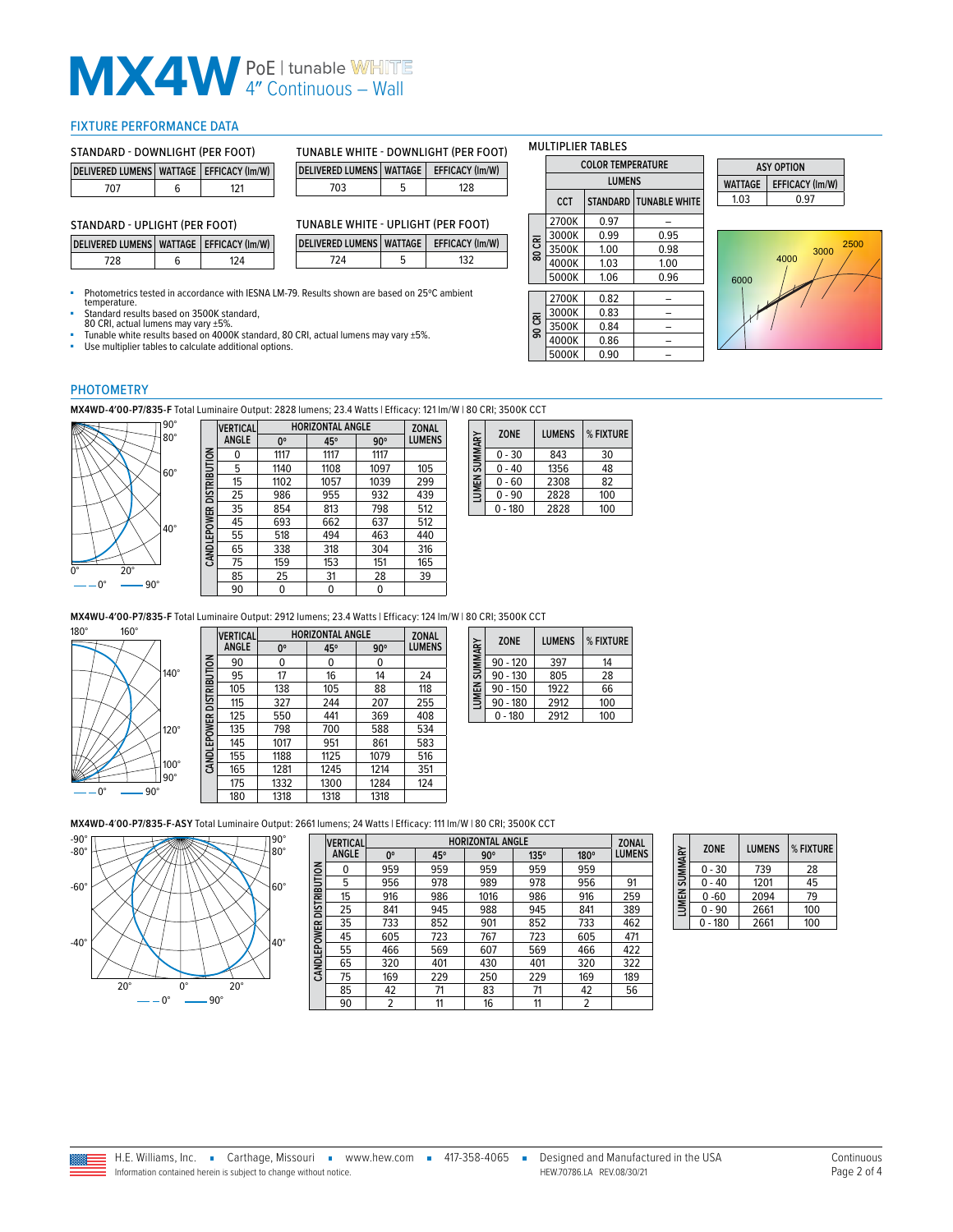# **MX4W** PoE | tunable WHITE

#### MOUNTING DETAILS



#### FIXTURE DETAILS

#### BACK VIEW

Standalone and feeder fixtures receive two mounting brackets. Joiner fixtures connect to feeder fixtures and receive one mounting bracket.



#### <span id="page-2-0"></span>SHIELDING DETAILS